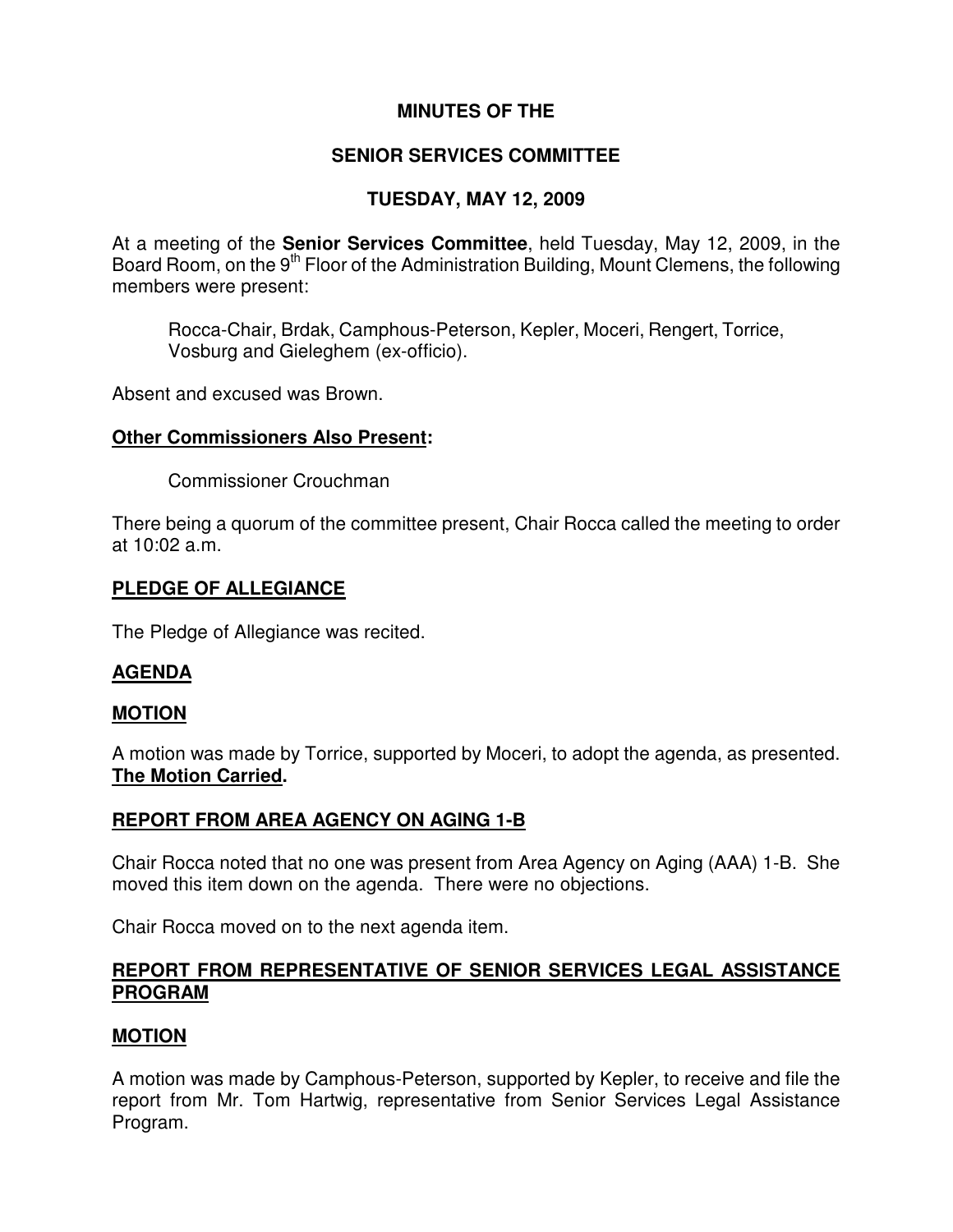Mr. Tom Hartwig gave a verbal presentation relating to the operation of the Senior Services Legal Assistance Program.

The following commissioner spoke: Rocca.

Chair Rocca called for a vote on the motion and **The Motion Carried.** 

# **PRESENTATION BY ROBIN AUTEN, REPRESENTATIVE FROM SENIOR SERVICES FOOD PROGRAMS**

### **MOTION**

A motion was made by Rengert, supported by Camphous-Peterson, to receive and file the PowerPoint presentation from Ms. Robin Auten, representative from Senior Services Food Programs.

Ms. Robin Auten gave a PowerPoint presentation.

The following commissioners spoke: Rocca, Camphous-Peterson, Vosburg and Rengert.

Chair Rocca called for a vote on the motion and **The Motion Carried.** 

After the vote, Ms. Auten distributed two handouts.

# **ACCEPT \$1,717 FROM AAA 1-B TO OFFSET THE COUNTY GENERAL FUND CONTRIBUTION TO LEGAL ASSISTANCE PROGRAM BUDGET**

# **COMMITTEE RECOMMENDATION – MOTION**

A MOTION WAS MADE BY CAMPHOUS-PETERSON, SUPPORTED BY VOSBURG, TO RECOMMEND THAT THE BOARD OF COMMISSIONERS CONCUR WITH THE DIRECTOR OF SENIOR SERVICES TO ACCEPT \$1,717 FROM AAA 1-B TO OFFSET THE COUNTY GENERAL FUND CONTRIBUTION TO THE LEGAL ASSISTANCE PROGRAM BUDGET. **THE MOTION CARRIED.** 

# **SENIOR SERVICES DEPARTMENT DIRECTOR'S REPORT**

A 14-page document entitled, Prescription Resource Network (PRN) Rx Savings by Zip Code (4/07 thru 4/09) was distributed.

### **MOTION**

A motion was made by Moceri, supported by Rengert, to receive and file the Senior Services Department Director's Report.

Ms. Angela Willis gave an overview of her Director's Report.